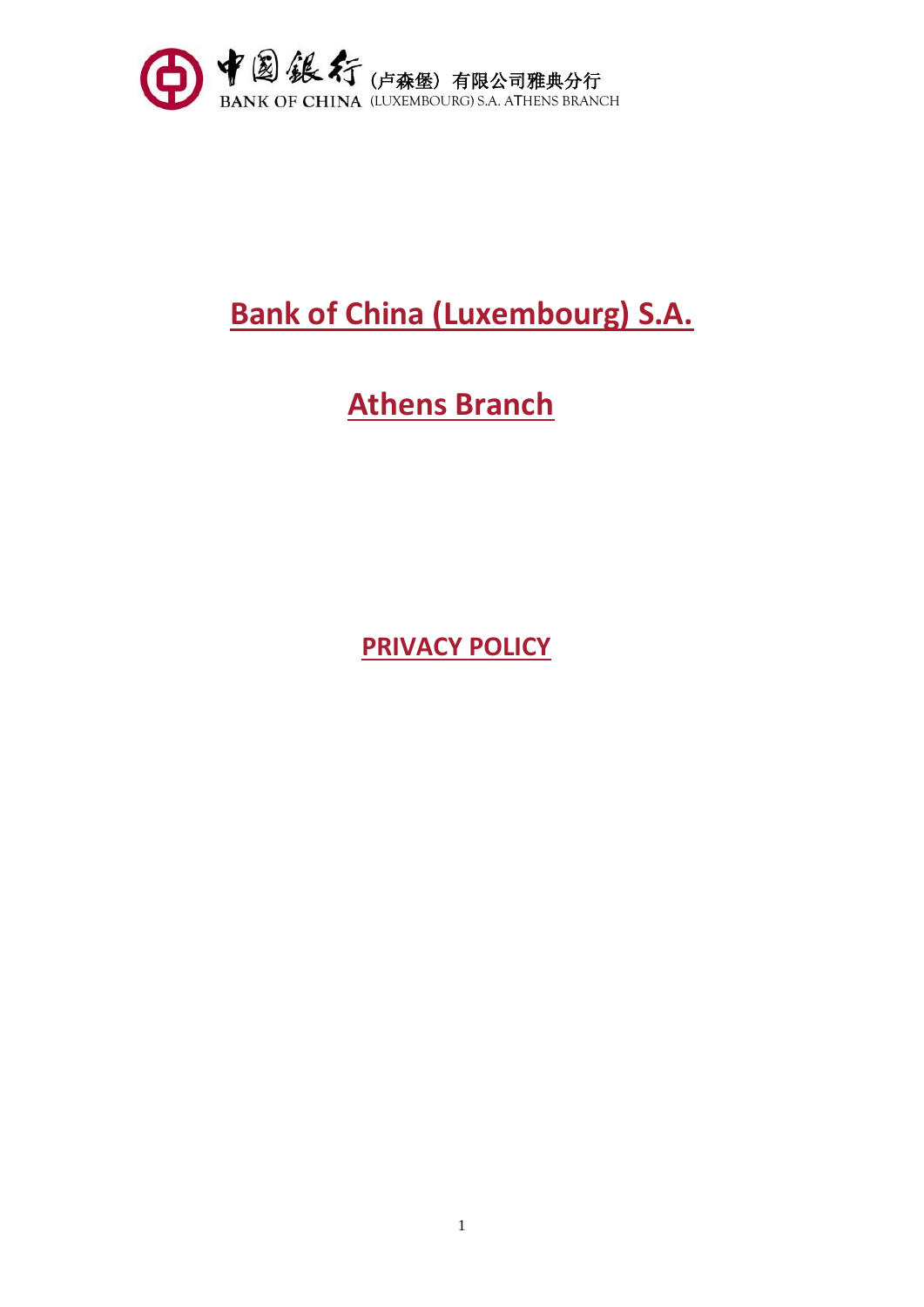◆ 图 銀行 (卢森堡) 有限公司雅典分行

BANK OF CHINA (LUXEMBOURG) S.A. ATHENS BRANCH

#### **1. WHAT IS THIS PRIVACY POLICY?**

This is the privacy policy (the "**Privacy Policy**") of Bank of China(Luxembourg) S.A. Athens Branch, having its registered office at 2 Mesogeion Ave, Ampelokipoi, 11527,Athens (hereinafter the "**Bank**").

This Privacy Policy applies to you as visitor, user or client (hereafter globally referred to as the "**Clients**" or when used in singular form, the "**Client**". The Client may be a natural person ("**Natural Person**"), or a legal entity ("**Legal Entity**"). Please also provide this Privacy Policy to the current and future authorized representatives and beneficial owners as well as any co-obligor or guarantors, which are included in the above definition of Client for the purposes hereof.

As described under article "*7. HOW LONG WILL THE BANK STORE PERSONAL DATA?*" of this Privacy Policy, the processing of your Personal Data (as defined below) by the Bank will be carried out along this Privacy Policy as well as all applicable Greek laws and regulations ("**Greek Laws**") and Regulation (EU) 2016/679 of 27 April 2016 on the protection of natural persons with regard to the processing of personal data and on the free movement of such data, as amended from time to time as the case may be (the "**GDPR**").

# **2. HOW CAN WE AMEND THIS PRIVACY POLICY?**

The Bank may, at any time, amend this Privacy Policy to take into account any legislative or regulatory amendments, as well as changes in banking and market's practice.

In addition to the above:

- when informing you of any change in the collection or processing of your Personal Data, the Bank shall provide you the details required by articles 13 and 14 of the GDPR; and
- with respect to the collection or processing of your Personal Data which are carried out by the Bank on the lawful basis of your consent (as the case may arise), the changes will be subject to your express consent.

# **3. WHAT IS THE ROLE OF THE BANK WITH RESPECT TO YOUR PERSONAL DATA?**

In accordance with the GDPR, the Bank in its capacity as a data controller in each of the cases listed in this Privacy Policy processes personal data of the Client and its proxies, representatives co-obligors, guarantors beneficial owners as the case may be.

Apart from personal data provided directly by the Client, to the extent allowed by law, the Bank may collect only such data that is necessary for the above described processing purposes. Such data may include electronic identification data, services provided to the Client, electronic communications and others. Should the Bank collect such data from a third party, it will inform the Client in the conditions of article 14 of the GDPR.

The Client shall inform the Bank as soon as possible of any changes in personal data collected.

#### **4. WHAT PERSONAL DATA WILL THE BANK COLLECT AND PROCESS?**

The Bank will collect and process the following categories of personal data pertaining to the Client and its proxies or representatives as the case may be (together the "**Personal Data**"):

- personal details, e.g. names, previous names, gender, date and place of birth, family details such as details about your spouse and/or children;
- contact details, e.g. address, email address, landline and mobile numbers;
- information concerning your identity e.g. photo ID, passport information, National Insurance number or social security number;
- national ID card and nationality;
- tax domicile and other tax-related documents and information;
- financial information, including payment and transaction records and information relating to your assets (including fixed properties), financial statements, liabilities, taxes, revenues, earnings and investments (including your investment objectives); salary details, information relating to complaints and disputes:
- information we use to identify and authenticate you, e.g. your signature;
- details of communication with you, including records of phone calls, emails and messages through other social communication platforms;
- records of any advice that we have given to you and the products and services you use;
- Professional information about you, your investment knowledge, experience and objectives;
- investigations data, e.g. due diligence checks, sanctions and anti-money laundering checks, external intelligence reports, content and metadata related to relevant exchanges of information between and among individuals and/or organizations, including emails, voicemail, live chat, etc;
- information that we need to support our regulatory obligations, e.g. information about transaction details, detection of any suspicious and unusual activity and information about parties connected to you or these activities.

# **5. ON WHAT LEGAL BASIS AND FOR WHAT PURPOSES WILL THE BANK PROCESS PERSONAL DATA?**

**5.1 Personal Data processing by the Bank for the purpose of the performance of the relevant contractual obligations (on the legal basis of article 6 (1) (b) of the GDPR)**

The Bank will collect from the Client or from third parties (e.g. public authorities, establishments which operate professional databases, other financial institutions) and process Personal Data for the purpose of performing banking transaction, providing products and providing financial services pursuant to our contracts with our clients or to take steps at your request to enter into or execute a contract, including but not limited to managing customer relationship, managing Client's accounts, related products and services, executing transactions, or establishing statistics.

## **5.2 Personal Data processing by the Bank for the purpose of compliance with its legal obligations (on the legal basis of article 6 (1) (c) of the GDPR)**

The Bank will collect from the Client or from third parties (e.g. public authorities, establishments which operate professional databases, other financial institutions) and process Personal Data because such collection is necessary for the purpose of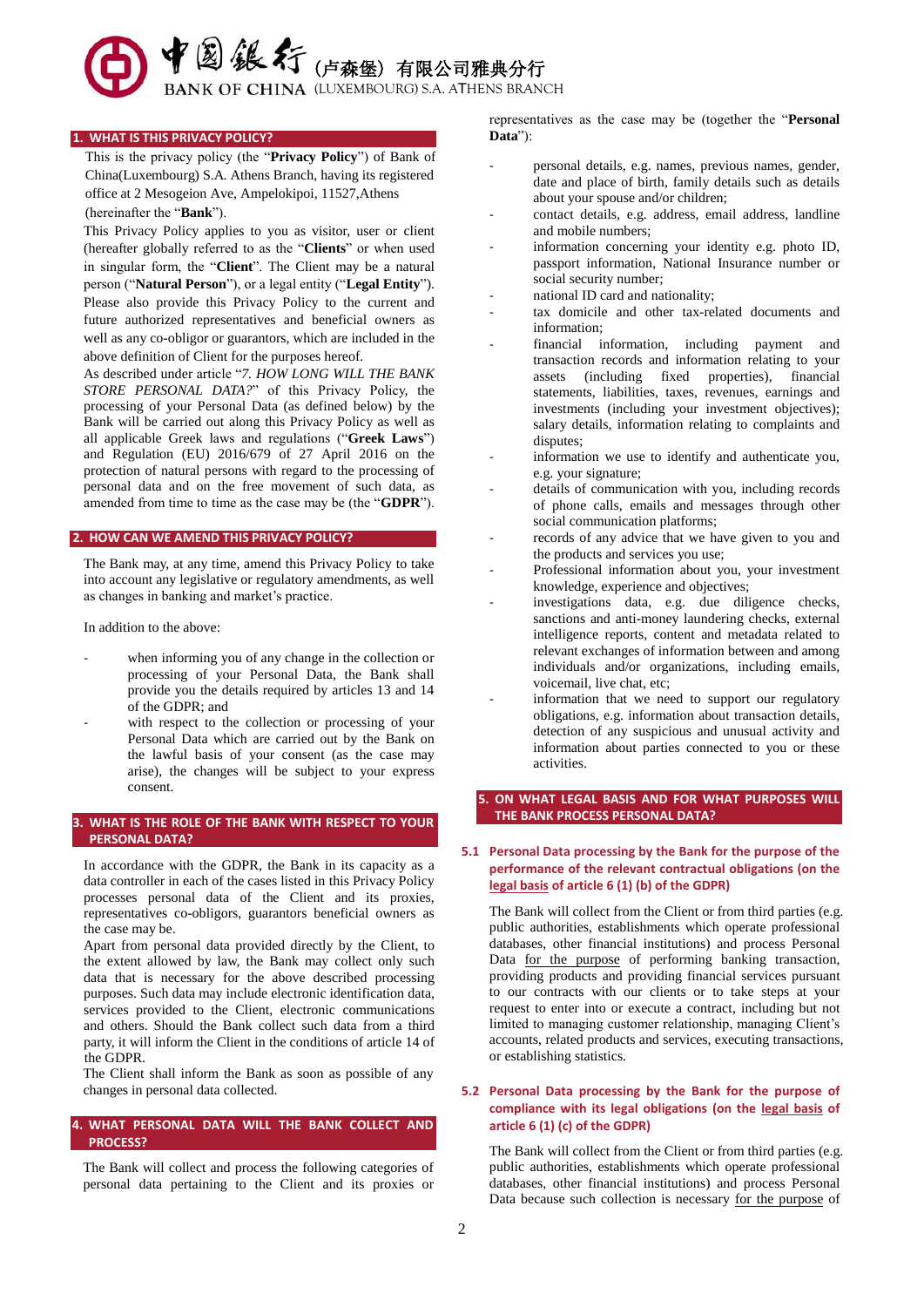

complying with the Bank's obligations under AML and Know your Customer laws and regulations, and for the purpose of any other mandatory law binding on the Bank.

# **5.3 Personal Data processing by the Bank for the Bank's legitimate interest (on the legal basis of article 6(1)(f) of the GDPR)**

The Bank will collect from the Client or from third parties (e.g. public authorities, establishments which operate professional databases, other financial institutions) and further process Personal Data where it is in the Bank's legitimate interest, which includes the following purposes:

- for the Bank's marketing purposes, including developing commercial offers, receiving unsolicited communications regarding services and products of the Bank, its affiliated companies or companies in the same group as the Bank (where the Bank considers marketing purposes to be a legitimate interest as confirmed by Recital (47) of the GDPR);
- for crime prevention;
- for the Bank's risk management:
- for the purpose of liaising with credit agencies;
- for the implementation and use of the Bank's IT structure and IT security tools; and
- to defend and initiate legal actions and claims.

# **5.4 Personal Data processing by the Bank on the basis of the Client's consent (on the legal basis of article 6(1)(a) of the GDPR)**

To the extent the Bank would intend to process your Personal Data on the lawful basis of your consent, the Bank shall not carry out such processing without obtaining your prior express consent in compliance with the GDPR and inform you of the purpose thereof.

# **6. TO WHOM WILL THE BANK TRANSFER YOUR PERSONAL DATA?**

#### **6.1 Transfer of Personal Data by the Bank within the European Union**

To the extent allowed by applicable law, in certain cases the Bank may need to transfer Personal Data to Bank's subcontractors, outside services providers or other companies, within the European Union, the involvement of which is necessary to provide the services of the Bank.

Such Personal Data will be subject to processing by the subcontractor, outside service provider or other company.

Also, Personal Data included in money transfers is processed by the Bank and other specialized companies, such as SWIFT (Society for Worldwide Interbank Financial

Telecommunication). Such processing may be operated through centers located in other European Union countries such as the country in which you ask a money transfer. The legal basis for such processing will be that the Bank needs to perform this processing to be able to perform its obligations under the relevant contract.

Such transfer of Personal Data will be made by the Bank on the basis of agreement(s) with the recipient(s) compliant with article 28 of the GDPR.

#### **6.2 Transfer of Personal Data by the Bank to the United States and People's Republic of China (PRC)**

#### **United States**

Personal data included in money transfers is processed by the Bank and other specialized companies, such as SWIFT (Society for Worldwide Interbank Financial Telecommunication). Such processing may be operated through centers located in the United States of America, according to their local legislation. As a result, the United States of America authorities can request access to personal data held in such operating centers for the purposes of fighting terrorism. All data elements necessary for the correct completion of the transaction may be processed outside of Greek when instructing the Bank to execute a payment order.

These transfers of Personal Data will be made to recipients in the United States of America, which under the EU-US Privacy Shield afford an adequate level of protection as required by article 45 (1) GDPR.

Such transfer of Personal Data will be made by the Bank on the basis of agreement(s) with the recipient(s) compliant with article 28 of the GDPR.

#### **People's Republic of China**

Personal Data will be processed by the Bank for the purpose of anonymization of such Personal Data and, upon such anonymization, will be transferred to the Bank's head office **in People's Republic of China (PRC)**, for the purpose of internal management, statistics, accounting and reporting, to allow the Bank to provide its service and perform its contractual obligations towards you or to take steps at your request to enter into or execute a contract.

These transfers of Personal Data to the Bank's head office **in People's Republic of China (PRC) :** 

- will be made while ensuring that your rights and effective legal remedies remain fully enforceable (article 46 (1) of the GDPR);
- will rely on appropriate safeguards compliant with article 46(2)(c) GDPR, including the European Union Standard Contractual Clause entered into with the Bank's head office and our Service Level Agreement.

Such transfer of Personal Data to PRC will be made by the Bank on the basis of agreement(s) with the recipient compliant with article 28 of the GDPR.

#### **Transfer to other non EEA-Countries**

In addition, your Personal Data may be transferred, for processing and storage, to countries outside the European Union and /or the European Economic Area (EEA), including countries that do not have the same level of protection for Personal Data, but always within the framework of articles 44 to 46 of the GDPR. Such transfers will be lawfully based either on the necessity, in order to provide our services to you under the relevant banking transaction, providing products and providing financial services that you request, pursuant to our contracts with our clients or to take steps at your request to enter into or execute a contract, or to comply with our legal obligations. To the extent the Bank would intend to transfer your Personal Data to such a country on the lawful basis of your consent or specific consent, the Bank shall not effect such transfer without obtaining your prior express consent in compliance with the GDPR.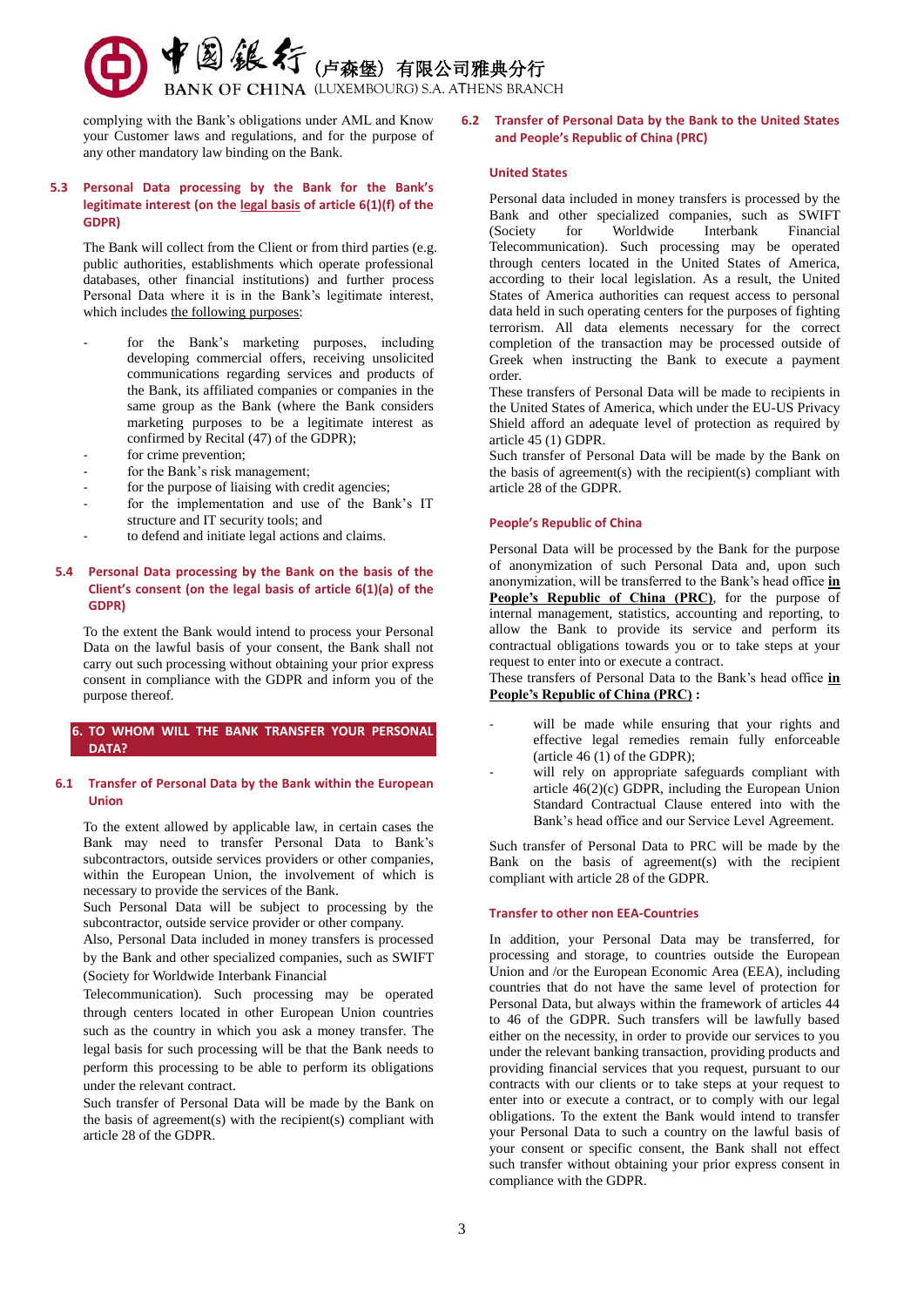# (国线大行(卢森堡)有限公司雅典分行

BANK OF CHINA (LUXEMBOURG) S.A. ATHENS BRANCH

# **7. HOW LONG WILL THE BANK STORE PERSONAL DATA?**

The Bank will keep record of its processing of Personal Data in the conditions of article 30 of the GDPR.

Personal Data will be stored by the Bank as long as necessary to fulfil the purpose for which it was collected and no longer than for a duration of a 10 years period after the end of the business relationship with the Client, corresponding to the maximum duration under Greek anti-money laundering laws, as constructed by the Greek regulators or for any longer period of time which would become applicable under Greek laws.

# **8. WHAT ARE YOUR RIGHTS UNDER THE GDPR IN RESPECT OF YOUR PERSONAL DATA?**

The Client or the relevant data subject has the rights, under the provisions of the GDPR, to request from the Bank, in its capacity as controller, access to and rectification or erasure of Personal Data or restriction of processing concerning the Client or to object to processing as well as the right to portability of the Client's Personal Data. The Client or the relevant data subject has the right under the GDPR and Greek laws, to lodge complaints with the Greek Data Protection Authority.

*Hellenic Data Protection Authority*

*Kifissias 1-3, 11523, Athens, Greece*

## *Tel.:+30 210 6475600*

*Fax: +30 210 6475628*

*By filing a complaint: complaints@dpa.gr*

The Client or the relevant data subject has the right to access all personal data concerning his person and the right to request that any rectifications to this information be done by the Bank or in case of legitimate reasons oppose the processing carried out by the Bank. To make use of these rights, the Client may contact the Bank by electronic mail at the address info.gr@bankofchina.com (service.gr@bankofchina.com) or by post at the following address: Bank of China (Luxembourg) S.A. Athens Branch,2 Mesogeion Ave, Ampelokipoi, 11527,Athens, Greece.

For any question or request, you may also contact our data protection officer at Bank of China (Luxembourg) S.A., 37/39 Boulev[ard Prince Henri, L-1724 Luxem](mailto:service.lu@bankofchina.com)bourg, or email address: service.lu@bankofchina.com.

# **9. WHAT WILL HAPPEN IF YOU DO NOT WISH TO GIVE YOUR CONSENT UPON OUR REQUEST?**

Further to the processing of your Personal Data as described herein, the Bank may specifically ask your consent to be able to carry out certain processing or transfer of your Personal Data or of other categories of data relating to you. In the case of refusal by you to consent to such collections, transfers and processing, the Bank may reject the entering into further business relations with you or may decide to terminate the existing relationship, but without prejudice to the pre-existing relation and to your rights, and may suspend its services to you to the extent where the processing of Personal Data to which you did not consent was necessary for the provision of the Bank's services.

# **10. DOES THE BANK TRANSFER PERSONAL DATA TO OTHER THIRD PARTIES THAN AS DESCRIBED ABOVE?**

Outside the situations described above, the Bank shall not disclose the collected Personal Data to third parties, except on the express instructions of the Client or if legally required to do so.

#### **11. PROCESSING OF PERSONAL DATA RELATING TO A CLIENT'S REPRESENTATIVES OR AGENTS**

The Client – Legal Entity - shall make all necessary actions to receive the consents necessary from its representatives, agents, proxies, co-obligors, borrowers, beneficial owners and any other contacts, the processing of whose personal data is concerned as well as to provide them with the above information regarding processing of their personal data, notably inform them about the right to access and rectify data.

Not withstanding the foregoing, the Bank shall adopt and take prudent measures and actions, as are reasonably expected from the Bank, to protect the confidentiality of such personal information.

## **12. VIDEOSURVEILLANCE AND TELEPHONE RECORDINGS**

The Bank reserves the right to make use of video surveillance inside and outside its buildings and facilities for security reasons and to protect its property and facilities. The video surveillance tapes will be used to provide proof of an offense or damage or to identify person in this context. The Bank reserves the right to record telephone conversations for the purpose of proving the content of the conversations and the instructions given by the Client. The Bank will not use the video surveillance tapes or telephone recordings for other purpose save if otherwise agreed by the parties, or if a legal obligation so requires. The video surveillance tapes and the recordings will be retained for a maximum period of three months.

#### **13. HOW WE KEEP YOUR PERSONAL DATA SECURE**

The Bank reserves the right to make use of video surveillance inside and outside its buildings and facilities for security reasons and to protect its property and facilities. The video surveillance tapes will be used to provide proof of an offense or damage or to identify person in this context. The Bank reserves the right to record telephone conversations for the purpose of proving the content of the conversations and the instructions given by the Client. The Bank will not use the video surveillance tapes or telephone recordings for other purpose save if otherwise agreed by the parties, or if a legal obligation so requires. The video surveillance tapes will be retained for a maximum period of 30 days. Telephone recordings will be kept as per Greek legal provisions.

#### **14. LAW AND JURISDICTION**

This Privacy Policy is governed by, and shall be construed in accordance with, Greek law.

Each of the Client, its representatives and agents, and the Bank hereby submits to the exclusive jurisdiction of the courts of Luxembourg City in respect of all matters arising out of or in connection with the Privacy Policy.

#### **15. MISCELLANEOUS**

In case of a discrepancy between the English version and the